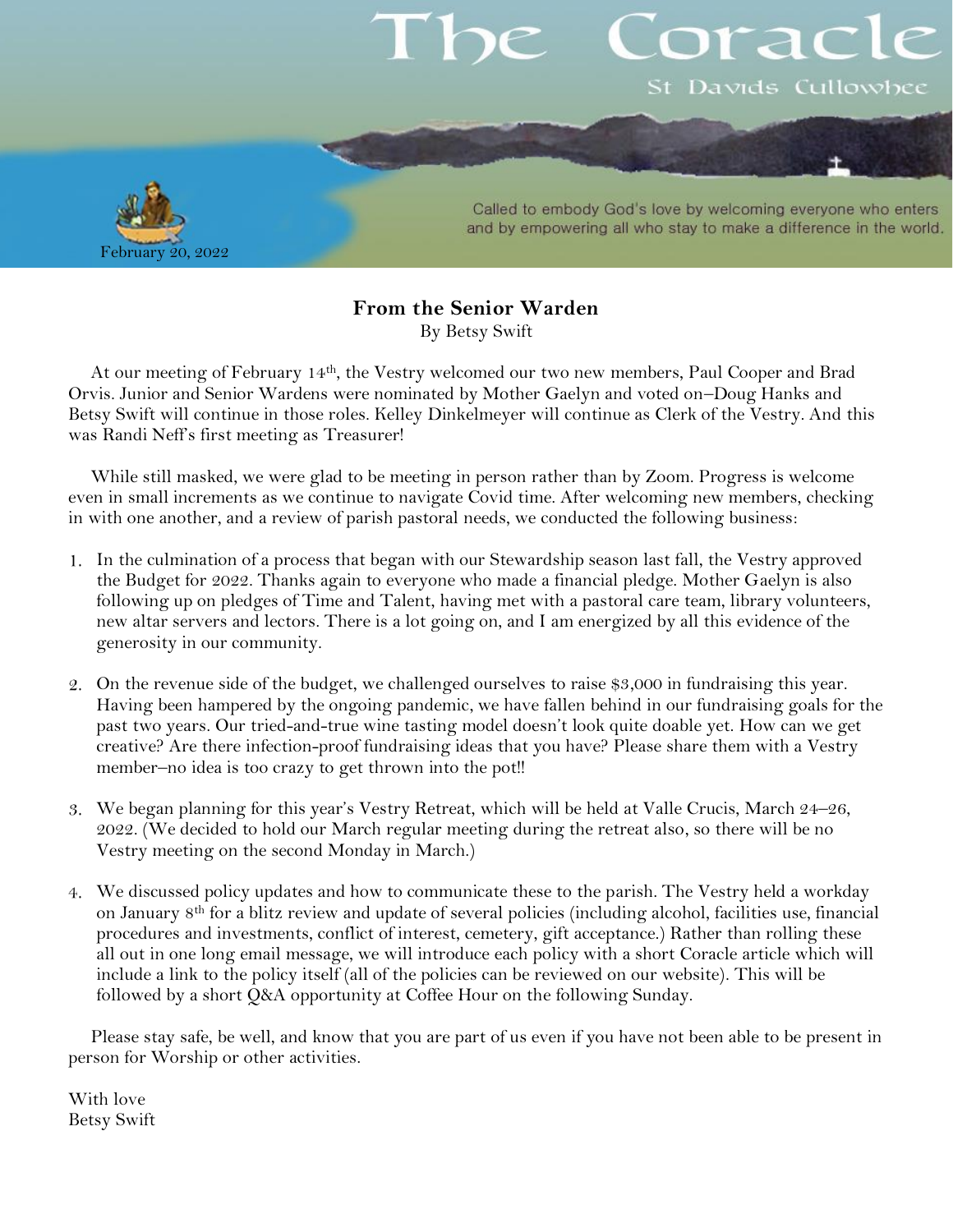## **Parish News & Notes**

**Birthdays** Feb 20 **Barrett Yanik** Feb 24 **Jenny Reisinger** Feb 26 **Jeff Neff**

I would like to thank everyone for your prayers, thoughts, emails, calls, and messages. This community sure makes a person feel loved. My recovery is difficult and slow, but I see small improvements every day. Knowing I have such support helps lift me in those hard days.

Much love and gratitude, Wesley Satterwhite

Here's Melba Cooper getting her feet wet on the beach at Hunting Island, SC, where she and Paul visited recently.



Maggie and Jim Bowles are spending this week at Fripp, the next island down, where, while on a bicycle ride, they saw the biggest alligator they have ever seen.







Karen and Harry Brown are visiting Karen's sister Kristi near Durango, Colorado. The photos are from a hike and a ski outing that they did while there.

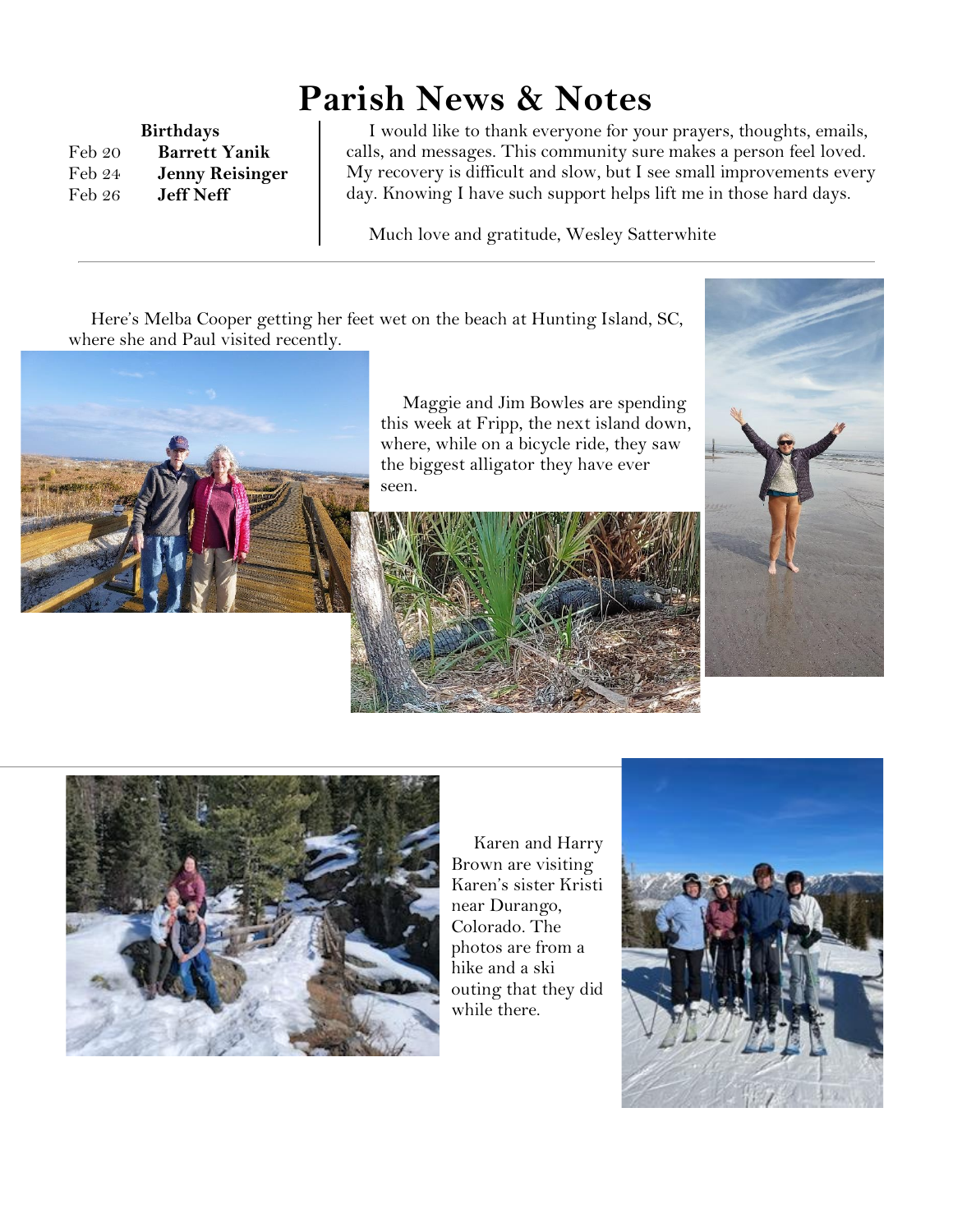

#### **Church Walking Teams are invited to the UCM Walkathon Fundraiser**

Saturday, March 19th, 1pm - 4pm

Jackson County Recreation Center, Cullowhee

UCM truly appreciates the ongoing support you give us throughout the year. Our upcoming Walk 4 Jackson can be a fun event for your members, especially if they form a team to walk. It is an easy walk around the Jackson County Recreation Center in Cullowhee, with recognition for most laps, most donors, and more.

If your church would like to have a team participate in the walkathon, just register them as a group using the link below. Registration is free, and everyone who is registered by March 4 will receive a free t-shirt, raffle ticket, and goody bag the day of the event. Raffle items include a gorgeous handmade table from The Magnolia Shop, a one-year family membership to the Jackson County Recreation Center, and more.

Walkers may either gather donations to UCM on their own, or the church can submit a group donation for the team (or even a special offering). All donations support UCM's food pantry and financial assistance programs. If you have any questions, please email ucmsylva@gmail.com.

Click [heret](https://mcusercontent.com/1d5128aae9b9ff3bbf4f31f50/files/116f0959-5e69-4e25-2b35-aa464bcfcef2/2022_Walkathon_Team_Registration_Form.01.pdf)o register a team.

#### **Beware of Scammers!**

Please know that no member of the St. David's clergy or staff will ever contact the parish via email or text requesting money or gift cards! Please do not respond to or forward suspicious emails, and never give out your personal information to anyone over the internet or through email.

**Lake Logan Events <https://www.lakelogan.org/events/>**

#### **[Link for Diocesan Newsletter](https://files.ctctusercontent.com/bcd32219001/75075db9-7c0d-488e-ad4e-ddfa7bb70a84.pdf?rdr=true)**

#### **Beans & Rice**

Donations of rice and beans may be left in the large containers behind the front doors of the church to be distributed to Vecinos and families.